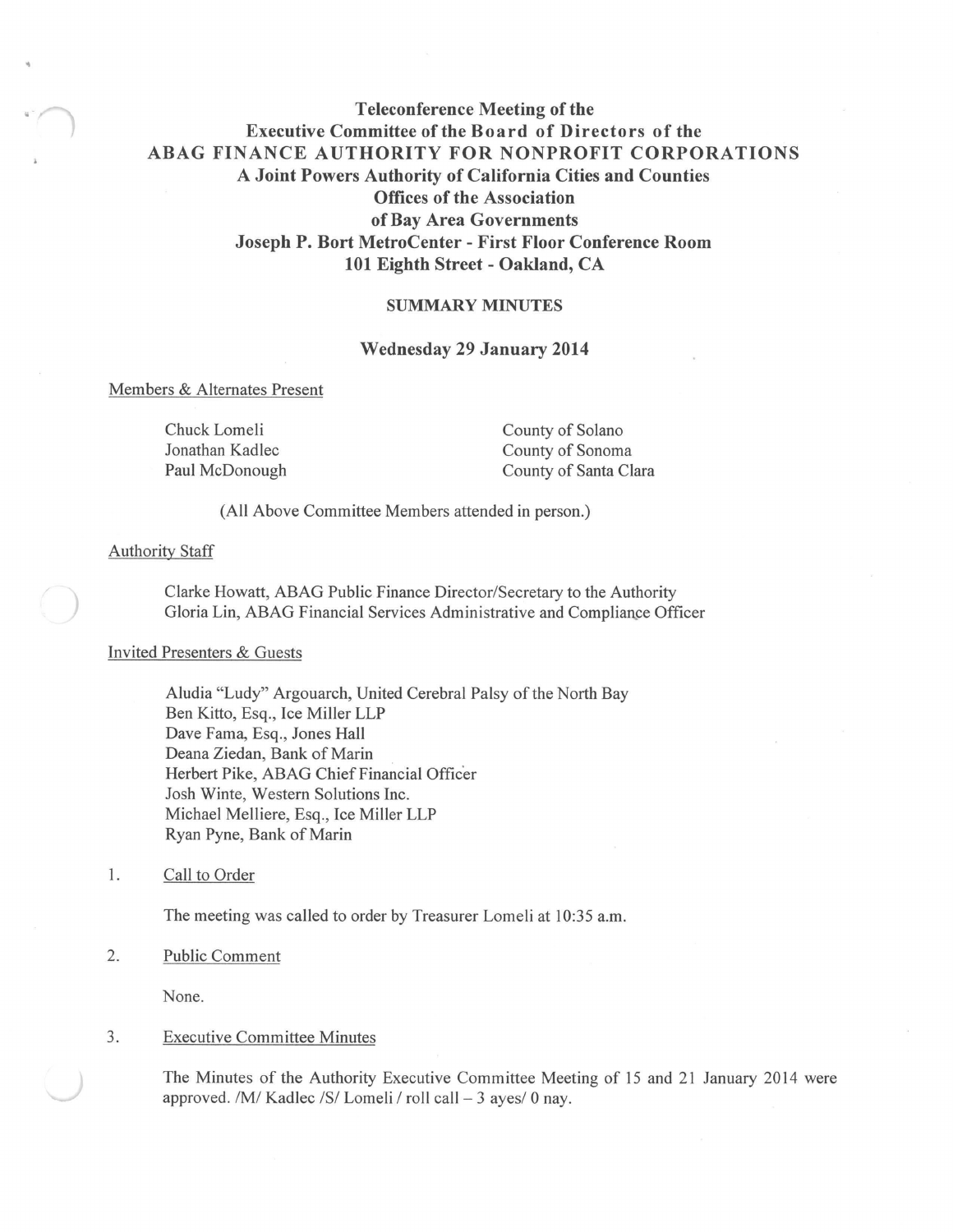ABAG Finance Authority for Nonprofit Corporations 29 January 2014 Executive Committee Meeting Minutes Page 2

## 4. Resolution No. 14-01

The Committee approved a final application, including Resolution No. 14-01, for up to \$5.2 million in non-rated, privately placed, tax-exempt financing on behalf of the Counties of Sonoma and Napa for United Cerebral Palsy of the North Bay. /M/ Kadlec /S/ McDonough *I* roll call - 3 ayes/ 0 nay.

5. At the request of the applicant, consideration of this item was deferred.

### 6. Resolution No. 14-03

The Committee considered of Resolution No. 14-03 and accepted an annual report on collection and expenditure of funds under the Authority's Community Facilities District No. 2004-1 (Seismic Safety Improvements- 690 and 942 Market Street Project). */Ml* Kadlec /S/ McDonough / roll call  $-3$  ayes/ 0 nay.

# 7. Resolution No. 14-04

) The Committee considered of Resolution No. 14-04 and accepted an annual report on collection and expenditure of funds under the Authority's Community Facilities District No. 2006-1 (San Francisco Rincon Hill). */M/* Kadlec /S/ McDonough / roll call - 3 ayes/ 0 nay.

### 8. Resolution No. 14-05

The Committee considered of Resolution No. 14-05 and accepted an annual report on collection and expenditure of funds under the Authority's Community Facilities District No. 2006-2 (San Francisco Mint Plaza Area). */Ml* Kadlec /S/ McDonough *I* roll call - 3 ayes/ 0 nay.

## 9. Resolution No. 14-06

The Committee considered of Resolution No. 14-06 and accepted an annual report on collection and expenditure of funds under the Authority's Community Facilities Distric No. 2004-2 (Windemere Ranch). /M/ Kadlec /S/ McDonough / roll call - 3 ayes/ 0 nay.

### 10. Authority's Audited Financial Statements

The Committee accepted the Authority's Audited Financial Statements for its Fiscal Years ended 30 June 2011 and 30 June 2012. */Ml* Kadlec /S/ McDonough.